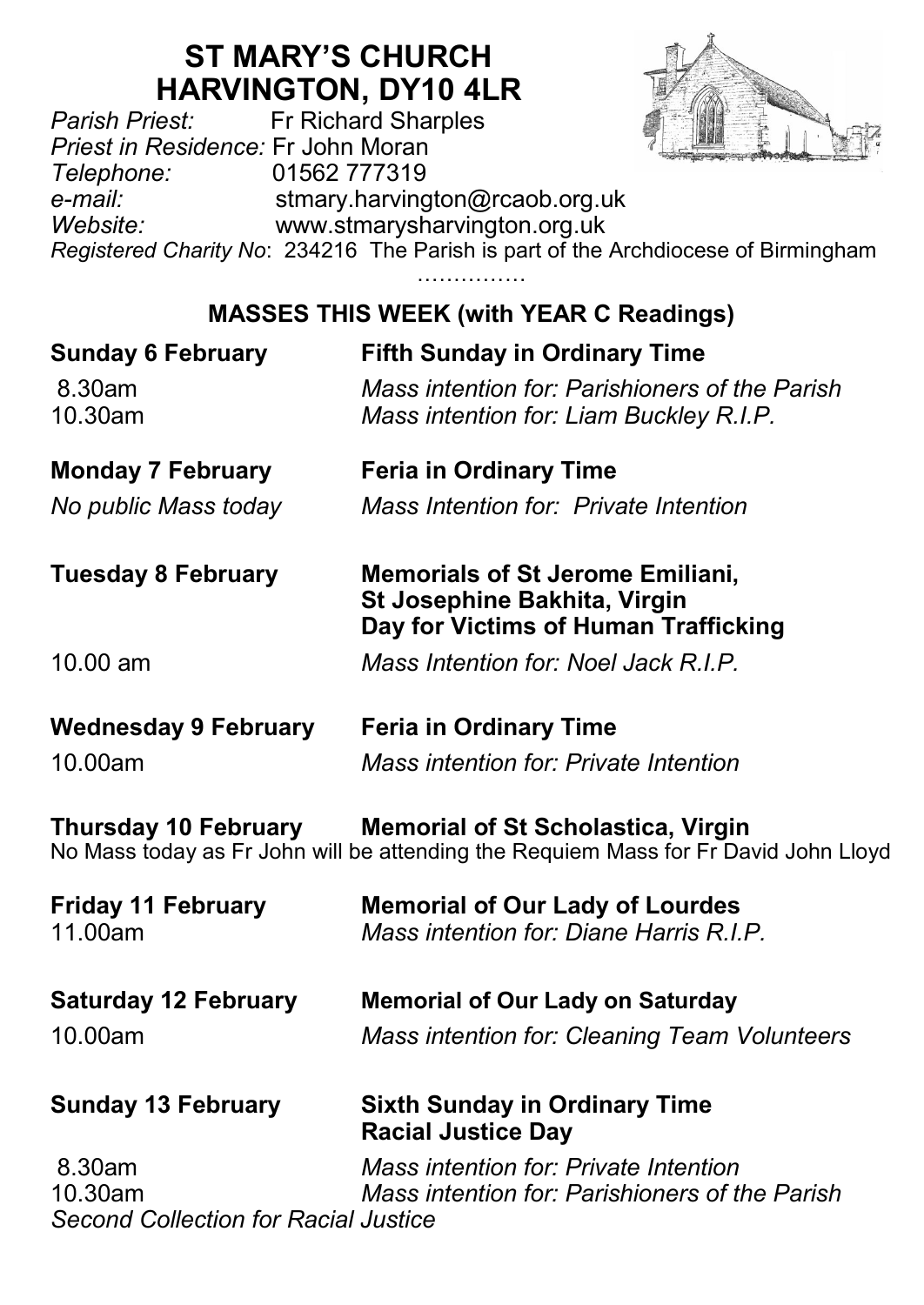#### **Anniversaries in February:** Rev Charles Dodd (1742), Rev James Layfield (1756), Stanhope Pedley (1938), Agnes Drinkwater (1938), Pierce Bradley (1987),Tony Goodyear (1988), Pauline Jack (1992), Jeffrey Nichols(2003), Gertrude Higham (2003), Gerard O'Keeffe (2003), Rose Marie Villiers (2007), Mary Keane (2007), Gerry Costello (2012), Edmund Osborne (2013), Mandy Natalie Bridge (2016), Alan Cox (2016), Liam Buckley (2018), Jean Wilcox (2018), Michael Millard (2019), Vincent Glynn (2019)

……………………………………………………………………. **In your prayers please remember parishioners and friends who are sick:**  Deirdre Brookes, Kathleen Clark, Liz and Lionel Cornish, Bob Grant, Jane and Peter Handley, Kay Hildebrandt, Ann Parry, Clare Saich, Geraldine Walton, Jane Young, Karen Wright

 In your charity, please pray for the repose of the soul of **Fr David John Lloyd**  who died on 22nd January 2022. **May He Rest In Peace**

……………………...



… for all your offerings and donations. They are always gratefully received. **Contributions to the Parish: 24-31 January**

………………………………………………………..…………



**OFFERTORY DONATIONS** are no longer collected in the pews. If you wish to make a donation on **SUNDAYS** please place your offering in the 'bin' on the porch table. On **OTHER DAYS OF THE WEEK** offerings may be placed **in the basket on the sanctuary step in front of the altar.** 

………………………………



**WELCOME TO ST MARY'S!** 

We ask everyone attending our premises to take note of the following:

- In line with government suggestions to prevent the spread of the Covid virus in crowded and indoor spaces, we ask you to continue wearing a face covering inside church.
- If members of the congregation would like to ensure social distancing they may use a 'Please Leave Space' sign (available in the porch) and place it on the seat beside them in their pew.
- Please spread out and don't kneel if someone is sitting on the pew in front.
- Should you wish to be informed if someone who has attended your Mass has tested positive then please use the QR code displayed on the table or fill in a slip with your name, contact details and date / time and post it in the wooden box located on a porch table, and we will contact you as soon as we have been made aware.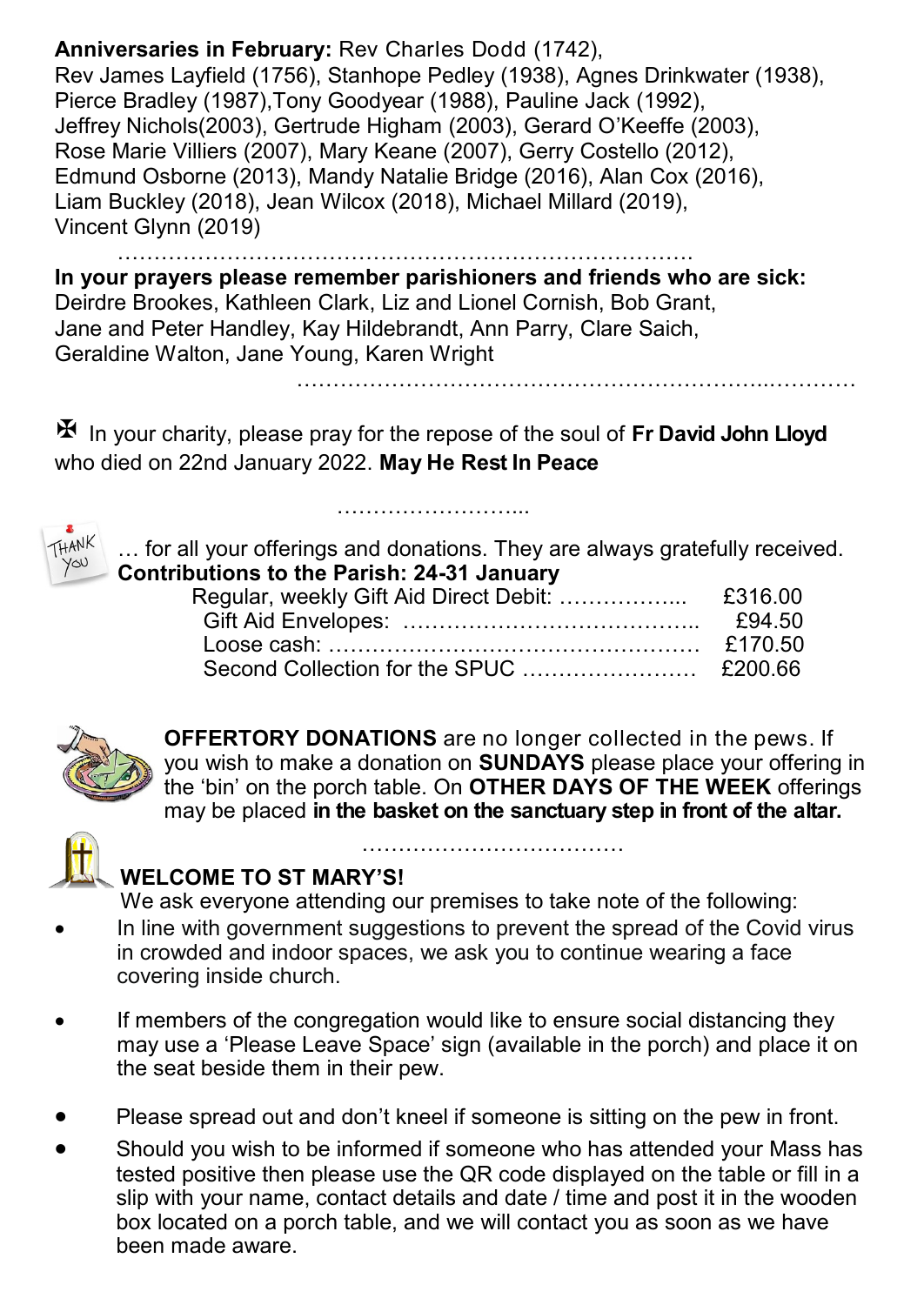

 The third and final date for the joint parish meetings on the **SYNODAL PATHWAY** will be held in Harvington Hall on **Wednesday 9th February** with a choice of times of either **11.00am or 7.00pm**. Pope Francis genuinely wants to

hear from the 'grass roots' of the Catholic Church. Please come along to either of these meetings to have your voice heard and to listen to others.

………………………………………………….…..

This weekend we are collecting donations to deliver to the **KIDDERMINSTER FOODBANK** on your behalf. Items being called for include:

Squash, tins of hot and cold meat, tinned rice pudding, tinned fruit, small jars of coffee, tins of potatoes, tins of spaghetti, cuppa soups, deodorant, shaving gel, washing up liquid. The Foodbank remain well stocked with all other produce.

Money is always of great help to the Foodbank. We will pass it on to them if your put your donation in an envelope marked FOODBANK and post it in the Offertory Bin in the porch (or basket on the sanctuary step under the altar). Cheques should be made payable to: THE KIDDERMINSTER FOODBANK.

……………………………………..…………………………….



Date for your diary. The **FRIENDS OF THE HOLY LAND** are planning a repeat of their successful sponsored Emmaus Walk on **Saturday 23rd April**, St George's Day. Walkers will start from a number of different locations and make their way to Harvington for a picnic lunch followed by an Ecumenical Service. More information soon.

**THE BOOK GROUP** are meeting at **9.30am on Monday 14 February** 



at Rowberry's Tea Room to discuss *A Passage to India*

by E M Forster. For March they will be reading *Munich* by Robert Harris. All are welcome to come along to the meetings, whether they have read the books or not!

……………………………………………………